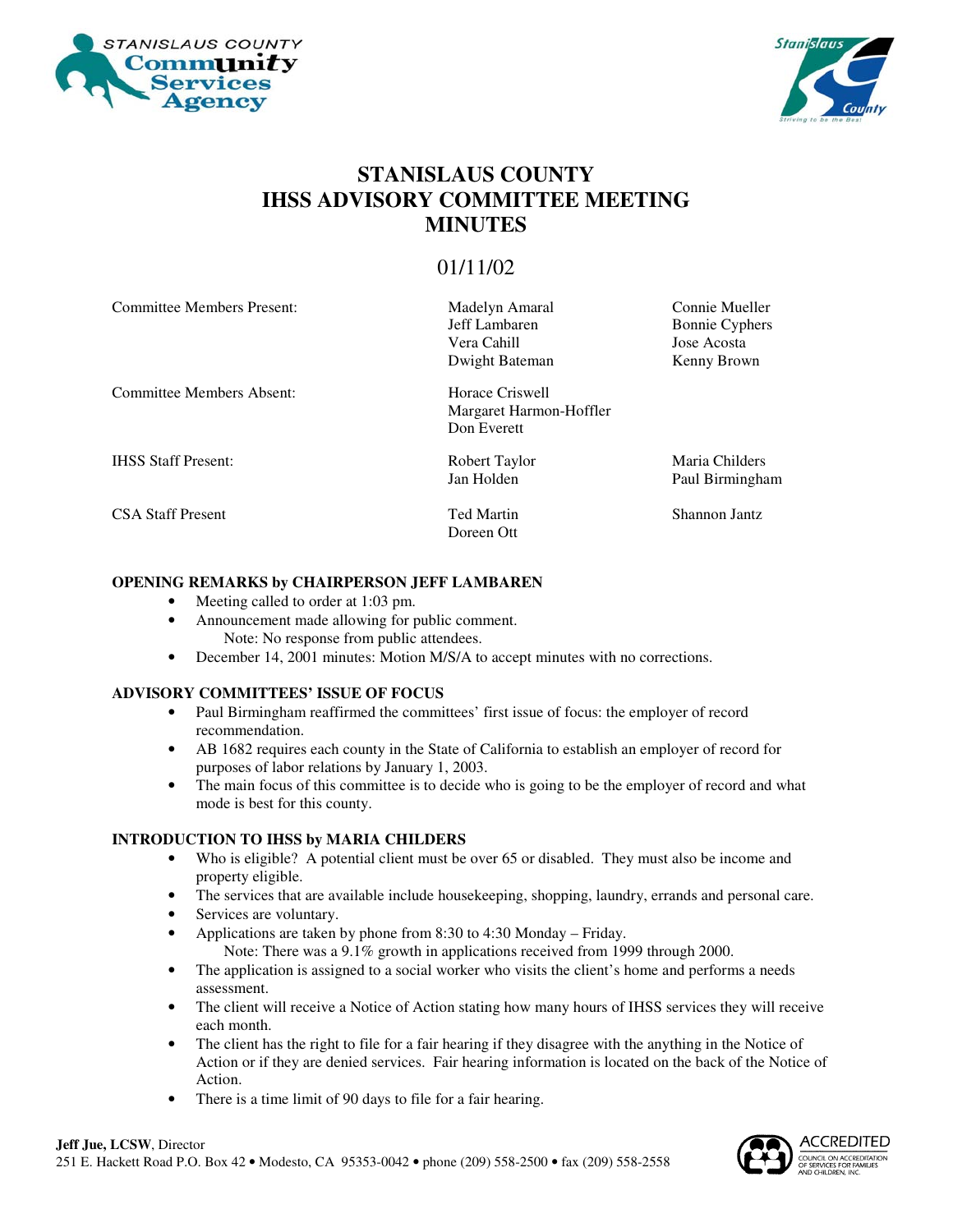### **PROVIDER REGISTRY AND ENROLLMENT by ROBERT TAYLOR**

- After services have been approved, Supportive Services Coordinators (SSC's) make home visits to recipients and potential providers to orient them to the IHSS program and their rights and responsibilities.
- SSC's can also assist recipients with finding a provider.
- The Center for Senior Employment maintains a registry of potential providers in Stanislaus County. Individuals interested in becoming a provider must apply through the Center for Senior Employment. They also offer a voluntary 3-day training for providers.
- As part of the enrollment process, SSC's go over the IHSS Handbook and provide required forms to providers.
- Timesheet processing has a 10-working day turnaround time.

### **UNIFORMITY VIDEO WILL BE ON THE NEXT MEETING AGENDA**

• Video will be shown in closed session because of confidentiality.

### **IHSS FUNDING by PAUL BIRMINGHAM & JAN HOLDEN**

- \$24.8 million IHSS Budget.
- \$2 million Administrative Budget.
- Statistics and graphs passed out and discussed.
	- Note: Paramedical Services are defined as services monitored by a doctor.
- Our county has approximately 3,600 providers and their current pay rate is \$6.95 per hour.

### **AB 1682 COMMITTEE FUNDING by DOREEN OTT**

- Binders with IHSS Advisory Committee budget information and forms were passed out to members and discussed.
- An attendance sign-in sheet will be circulated at each meeting.
- Members have the option to waive or accept a \$20 stipend per meeting to help with transportation and other costs.
- Members must sign an invoice to waive stipend only once. They must sign an invoice at each meeting if they wish to accept the stipend.
- W-9 forms are required of the members accepting the stipend. Stipend will be non-taxable.
- Stipend checks will be mailed approximately 30 days after proper forms are turned in to Accounting.
- Secretary will be responsible for distributing and collecting all necessary forms for stipend processing.

Meeting Adjourned @ 3:00 pm Shannon Jantz, Recorder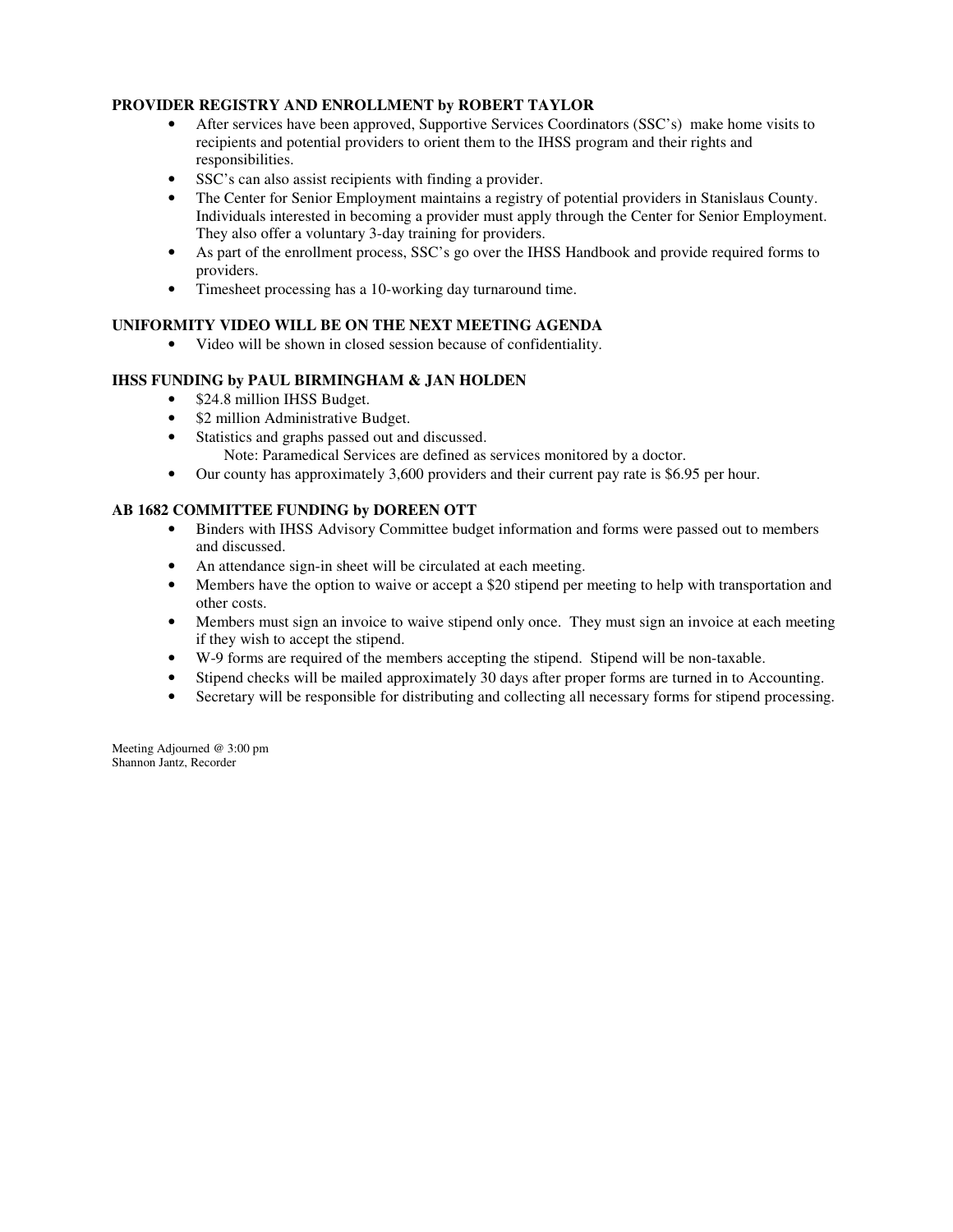| ā<br>ទី<br>흥                                                                                                                             |                                        |                                                                                                                                                                                   |                                                                                                                                                  |                                                                                                                                                                                                                                                                                                  |                                                                                                              |                                                                                                                                                                                                        |                                                                                                                                                                                                           |                                                                                                                                                                                                                                                                                                                                             |                                                                                                                                                              |  |
|------------------------------------------------------------------------------------------------------------------------------------------|----------------------------------------|-----------------------------------------------------------------------------------------------------------------------------------------------------------------------------------|--------------------------------------------------------------------------------------------------------------------------------------------------|--------------------------------------------------------------------------------------------------------------------------------------------------------------------------------------------------------------------------------------------------------------------------------------------------|--------------------------------------------------------------------------------------------------------------|--------------------------------------------------------------------------------------------------------------------------------------------------------------------------------------------------------|-----------------------------------------------------------------------------------------------------------------------------------------------------------------------------------------------------------|---------------------------------------------------------------------------------------------------------------------------------------------------------------------------------------------------------------------------------------------------------------------------------------------------------------------------------------------|--------------------------------------------------------------------------------------------------------------------------------------------------------------|--|
| IN-HOME SUP<br><b>SUMMARY</b><br>щ.<br>COUNTY<br>o<br>ш<br>RECIPIENT<br>٩<br>⊢<br>į.<br>S,<br>REPORT - INSRRENR<br>- IH2LRCHR<br>g<br>ý, | <b>SUMMARY</b><br>ដ<br>DISTRICT OFFICE | 283<br>5,961<br>e<br>283<br>۰<br>,961<br>м<br><b>INTERIM BUIGIBILITY</b><br>ELICIBILITY STATUS CODES<br>ELIGIBLE<br>RECORD<br>$\begin{array}{c} 1 \ 1 \ 1 \end{array}$<br>-1<br>ш | S<br>$\overline{z}$<br>4,396<br>5<br>g.<br>4,396<br>5<br>$\frac{2}{3}$<br>TERMINATED<br>IMPAIRMENT STATUS<br>LEAVE<br><b>DENY</b><br>E<br>J<br>٥ | $\frac{1}{2}$<br>76<br>3,171<br>898<br>m প্<br>3,171<br>898<br>76<br>- NON-SEVERLY IMPAIRED<br><b>NSI - NONSEVERLY IMPAIRED<br/>SI - SEVERLY IMPAIRED</b><br>SEVERLY IMPAIRED<br><b>HAXIVAL DAYTEST CASES</b><br><b>UNMET NEEDS</b><br><b>Barbara</b><br>$\pmb{\mathsf{1}}$<br>ľ<br>Š<br>ž<br>ដូ | 3,503<br>566<br>86<br>3,503<br>566<br>86<br>PERCENTAGE OF PCSP CASES<br>PCSP/THSS CASES<br><b>2432,835B3</b> | 1,483<br>2,913<br>4,069<br>2.60<br>9.6<br>1,483<br>2,913<br>2.60<br>78.6<br><b>FUNCTIONAL TIMEX CASES</b><br>FUNCTIONAL INDEX<br>FUNCTIONAL HOURS<br>FEMALE<br>MALE<br>ı<br>J.<br>sex<br>S<br>¥.<br>ц. | 214<br>3,042<br>$\mathbf{u}$<br>3,042<br>214<br>$\mathbf{r}$<br><b>ABLE/PART AVAIL</b><br>SPOUSE: ABLEZAVAILABLE<br><b>SPOUS TV PARENT CODES</b><br>SPOUSE:<br>DO - NONE<br>$\mathbf{I}$<br>$\frac{1}{2}$ | 59<br>629<br><b>ម្នុង</b><br>១៩<br>⊄<br>ă<br>629<br>$\frac{5}{10}$<br>ដង<br>⊄<br>៲៷៓<br>AVAIL/NOT ABLE<br>IHSS RECIPIENT<br>PROV. ALL SVCS<br>PROV. SOME SVCS<br>ABLE/NOT AVAIL<br><b>IHSS RECIPIENT</b><br>NO SVCS<br>PROV.<br>SPOKSE:<br>HE<br>ARIA<br>PARENT:<br><b>PARENT:</b><br><b>SPOUSE:</b><br>SPOUSE<br>J.<br>$M + M + N$<br>ని స | 4,069<br>o<br>0<br>o<br>4,069<br>Q<br>ဝ ဝ<br>IP A INDIVIDUAL<br><b>HOREMARER</b><br><b>CONTROL CONTROL</b><br>DELTYERY MODES<br><b>HIXED</b><br>l.<br>E<br>E |  |

 $\epsilon$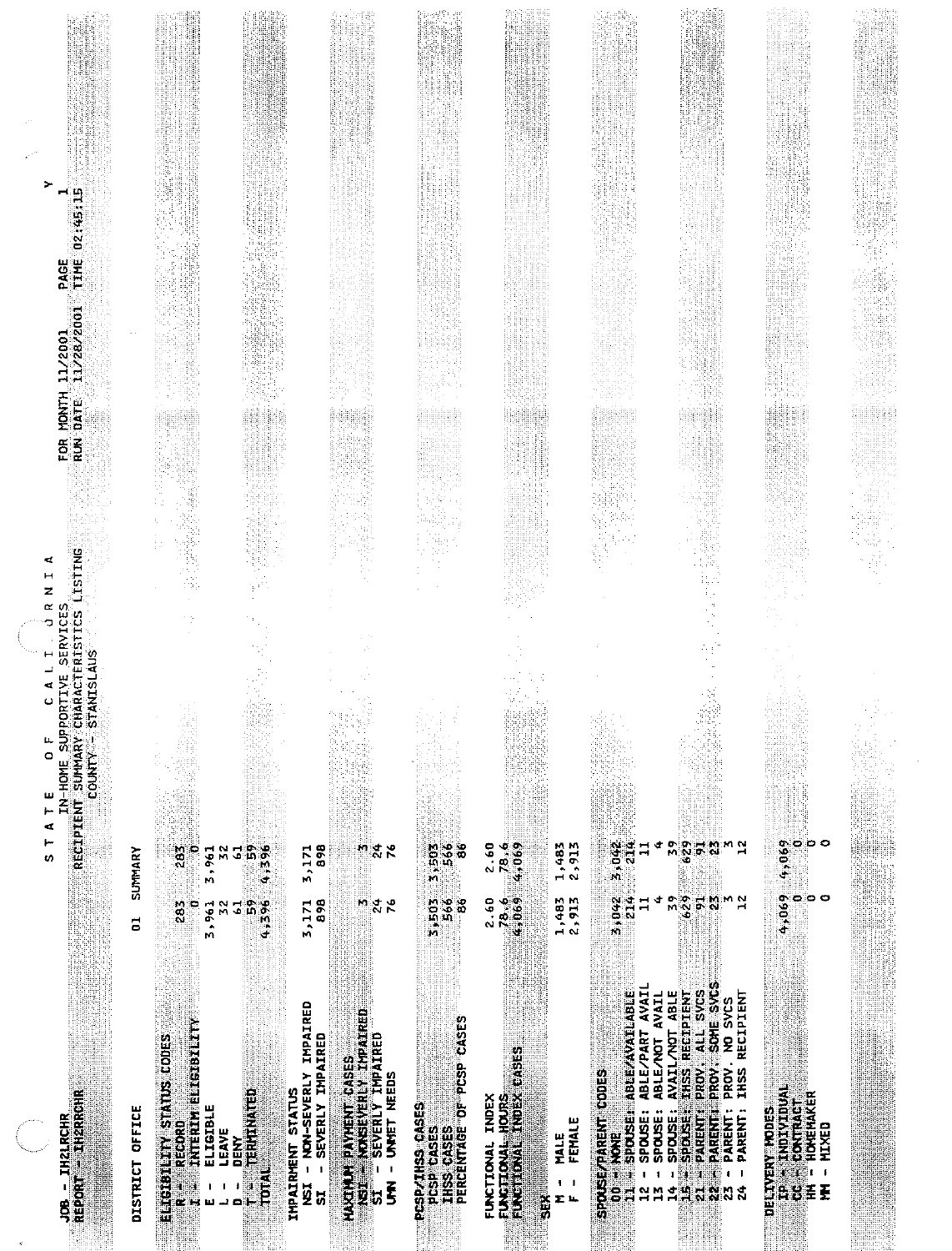| PAGE<br>ទី<br>α                                                                                                                |                                                                                                                                                                                                                                              |                                                                                                                                                                                          |                                                                                                                                   |                                                                                                                                                                                                                                                                                |                                                                                                                                                                                                                                                                                |                                                                                                                                                                                                                                                      |                                                                                                                                                                                 |                                                                                                                                                                                  |
|--------------------------------------------------------------------------------------------------------------------------------|----------------------------------------------------------------------------------------------------------------------------------------------------------------------------------------------------------------------------------------------|------------------------------------------------------------------------------------------------------------------------------------------------------------------------------------------|-----------------------------------------------------------------------------------------------------------------------------------|--------------------------------------------------------------------------------------------------------------------------------------------------------------------------------------------------------------------------------------------------------------------------------|--------------------------------------------------------------------------------------------------------------------------------------------------------------------------------------------------------------------------------------------------------------------------------|------------------------------------------------------------------------------------------------------------------------------------------------------------------------------------------------------------------------------------------------------|---------------------------------------------------------------------------------------------------------------------------------------------------------------------------------|----------------------------------------------------------------------------------------------------------------------------------------------------------------------------------|
| IN-HOME SUPPOR<br>RECIPIENT SUMMARY<br>r<br>O<br><b>COUNTY</b><br>ш<br>٣<br>⋖<br>⊢<br>n<br>JOB – IH2LRCHR<br>Report – IH2RRCHR | 134<br>10<br>N<br>646<br>1,280<br><b>SUMMARY</b><br>134<br>28<br>1,280<br>646<br>đ<br><b>YEARS</b><br>THRU 18 YEARS<br>THRU 44 YEARS<br>64 YEARS<br>DISTRICT OFFICE<br>TIRU 6<br>THRU<br>$\frac{1}{2}$<br>$\frac{9}{1}$<br>J.<br>P<br>u<br>4 | N<br>1,518<br>792<br>1,518<br>792<br>N<br>- RECIPIENT (ADVANCE)<br>PROVIDER (ARREARS)<br>79 YEARS<br><b>BU AND OVER</b><br><b>PAY OP TICKS</b><br><b>THRU</b><br>$\mathbf{I}$<br>59<br>∝ | ŕ.<br>o<br>4,066<br>4,066<br>0<br>ŗ.<br><b>WIDEREDT DEP (RECEP ADV)</b><br>REST MEAL ALLW (RECIP)<br>LTNARE<br>f.<br>Σ<br>p.<br>م | ğ,<br>2,245<br>r<br>1,573<br>c<br>2,245<br>1,573<br>Š.<br>о<br>BLIND SSI<br>DISABLED SSI<br>DISABLED MN<br>BLIND MN<br>AGED SSI<br>NAI OED<br>STATUS ELIGIBLE<br>and Disposition<br>ģ.<br>Ö,<br>$\pmb{\cdot}$<br>$\mathbf t$<br>Ű.<br>ر<br>ج<br>Ş<br>ă<br>$\overline{a}$<br>\$ | ္ဂ<br>P<br>S<br>٦é<br>\$<br>w<br>۴<br>$\frac{9}{11}$<br>ă<br>₽<br>3<br>�<br>DISABLED HIDDA<br><b>DISMBLE PACKLE</b><br><b>BLIND PICKLE</b><br><b>BUIND DAC</b><br>AGED PICKLE<br>DAC PICKLE<br>J.<br>U,<br>Ŧ<br>$\mathbf{I}$<br>L<br>š<br>16<br>$\frac{6}{2}$<br>žě<br>S<br>ပွ | $\circ$ $\circ$<br>Þ<br>۰<br>0<br>0<br>၀ ၀ ၀<br>۰<br>0<br>CILLID<br><b>HOMEN</b><br><b>HOMEN</b><br>185% CASE<br>AFDC-FG<br>$AEDC = U$<br><b>NGS</b><br>185%<br>185%<br>$\frac{1}{4}$<br>Ä,<br>T,<br>t<br>ı<br>H<br>ဒ္<br>B<br>h<br>ş<br>유<br>씮<br>3 | ం<br>188<br>۰<br>188<br>4<br>၀ ၀ ၀<br>CHILD<br><b>100X CHILD</b><br><b>ENGLANDER WARRANT</b><br>BLIND<br>AGED<br>133%<br>J.<br>+ ∭<br>$\mathbf{I}$<br>28<br>$\overset{\sim}{r}$ | 196<br>105<br>Ear<br>196<br>105<br>$\overline{10}$<br><b>ZERO SHARE OF COST</b><br>SHARE OF COST<br>DISABLED<br>ENONE BESTAND<br>$\blacksquare$<br>bsoc <sup>-</sup><br>88<br>88 |

ţ

hş 55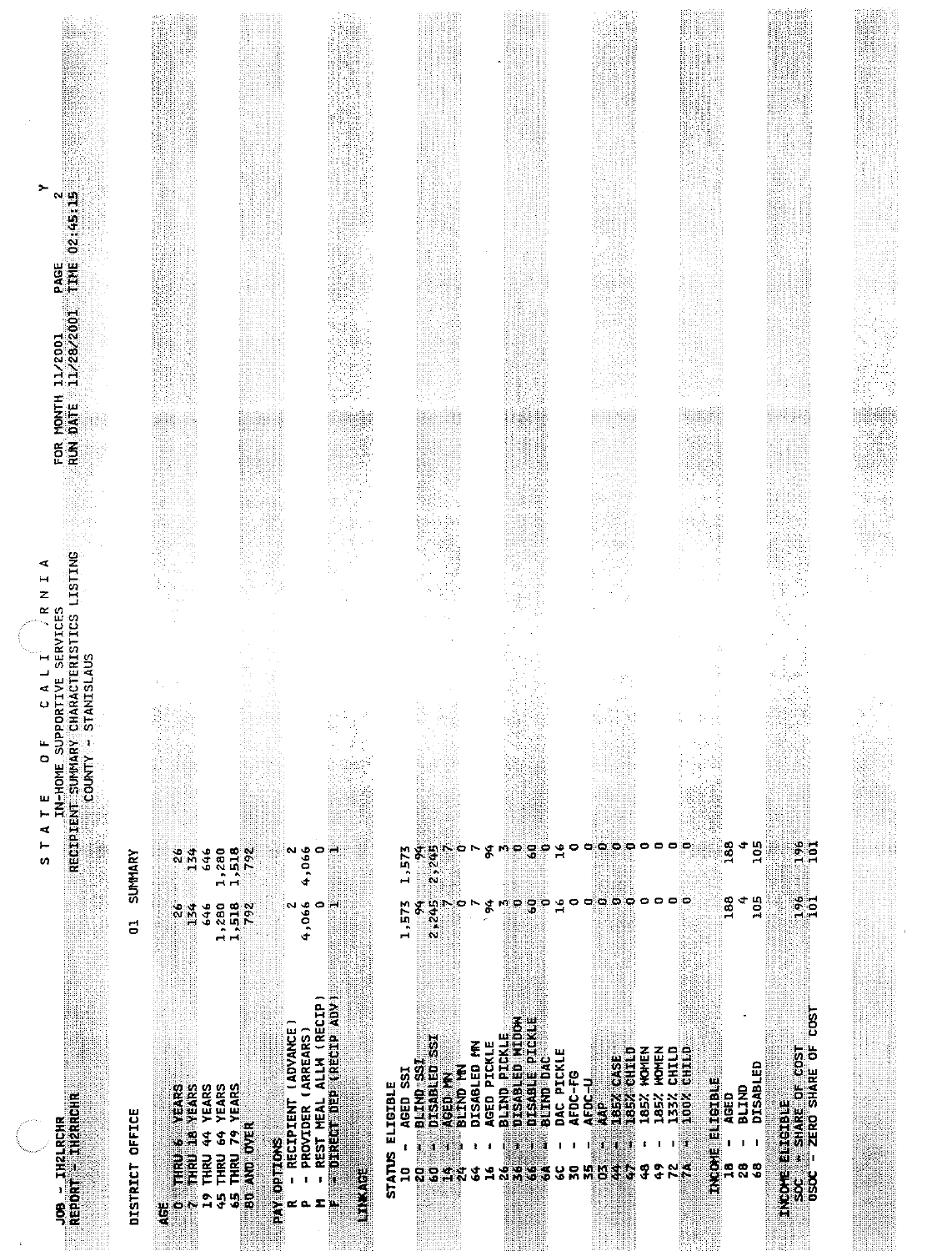

 $02:45:15$ 

NS. g Ð ž

÷

Ŵ.

 $\tilde{\mathcal{L}}_2$ 

IHZLRCHR<br>T = IHZRRCHI

 $\frac{2}{3}$ 

# V. lig<br>St

| DISTRICT OFFICE                                                                 | D1 SUMMARY                                                                                                                                                                        |                                                           |
|---------------------------------------------------------------------------------|-----------------------------------------------------------------------------------------------------------------------------------------------------------------------------------|-----------------------------------------------------------|
| H<br>ETHEL                                                                      |                                                                                                                                                                                   | 2,932                                                     |
| <b>HISPA</b>                                                                    | $2,922$<br>629                                                                                                                                                                    | 629                                                       |
| <b>BLACK</b><br>ı                                                               | 177                                                                                                                                                                               | 177                                                       |
| <b>OTH ASIAN/PACIFIC ISLNDR<br/>AMER INDIAN/ALASKA NATYE<br/>EXTREDIAN</b><br>ı | ದ                                                                                                                                                                                 | ಹ                                                         |
| ŧ                                                                               |                                                                                                                                                                                   | ្ល                                                        |
| <b>Particular</b><br>in Nico                                                    |                                                                                                                                                                                   |                                                           |
| 西约里方式                                                                           | 24.8                                                                                                                                                                              | $71$ $\infty$                                             |
| <b>GA FEODER</b>                                                                |                                                                                                                                                                                   |                                                           |
| <b>JAPANESE</b><br>ţ                                                            |                                                                                                                                                                                   |                                                           |
| <b>KOREAN</b>                                                                   |                                                                                                                                                                                   |                                                           |
| SAMOAN                                                                          |                                                                                                                                                                                   |                                                           |
| <b>ASTART ZENDE</b>                                                             |                                                                                                                                                                                   |                                                           |
| <b>HARRICAR</b><br>$\mathbf{a}$ $\mathbf{a}$                                    | $\begin{array}{c}\n\circ \mathsf{m} \rightarrow \mathsf{S} \rightarrow \mathsf{H} \mathsf{S} \\ \mathsf{m} \rightarrow \mathsf{S} \rightarrow \mathsf{H} \mathsf{S}\n\end{array}$ | $\begin{array}{c}\n\hline\n\vdots \\ \hline\n\end{array}$ |
| <b>GUARANANTER</b>                                                              |                                                                                                                                                                                   |                                                           |
|                                                                                 |                                                                                                                                                                                   |                                                           |
| AMESE                                                                           |                                                                                                                                                                                   |                                                           |
|                                                                                 |                                                                                                                                                                                   |                                                           |

노직화

ź.

 $\tau_{\rm L}$ 

ŵ W

TE.

99

|            | ี่ พ.พ.<br>ผู้<br>្ត<br>ស្តុ<br>SIGN LANGUAGE<br>RECVS SPAN NOA |                         |                | 2,744<br>688<br>2,744            | Ľ,<br>m                                                            | LANGUAGES                                | ದಿ ಎ<br>ದಿ ನಿ<br>85<br>8 % |        | ្អ<br>팤             | $\tilde{z}$ | $\rho$ is a $\sigma$<br>N O O |                    | ឆ<br>730       | Į,            | $\frac{m}{2}$<br>ក ឃុ ខ     | o<br>₹N.             | œ     | 급            |
|------------|-----------------------------------------------------------------|-------------------------|----------------|----------------------------------|--------------------------------------------------------------------|------------------------------------------|----------------------------|--------|---------------------|-------------|-------------------------------|--------------------|----------------|---------------|-----------------------------|----------------------|-------|--------------|
| F<br>ENAGE | <b>RECVS</b><br>Š                                               | APANES<br><b>COREAN</b> | <b>PAGALOG</b> | 表面建立<br><b>THER N</b><br>ENGLUSH | SPANISHI: RECVS ENG NOA<br>LANGUAGE<br><b>RENS</b><br><b>DTHER</b> | <b>DITHER CHINESE</b><br><b>HANDARIN</b> | <b>AMRODITA</b>            | d<br>E | <b>THONG</b><br>HEN | ខ្ម         | <b>IEBRE</b><br><b>URKI</b>   | <b>HSITOr</b><br>距 | <b>RUSSIAN</b> | <b>PORTUS</b> | <b>TO LEAD</b><br>RABI<br>c | <b>Sister</b><br>HAI | FARSI | <b>VIETN</b> |

ent

59

Ş.

96

**ENGINEERING** 

표현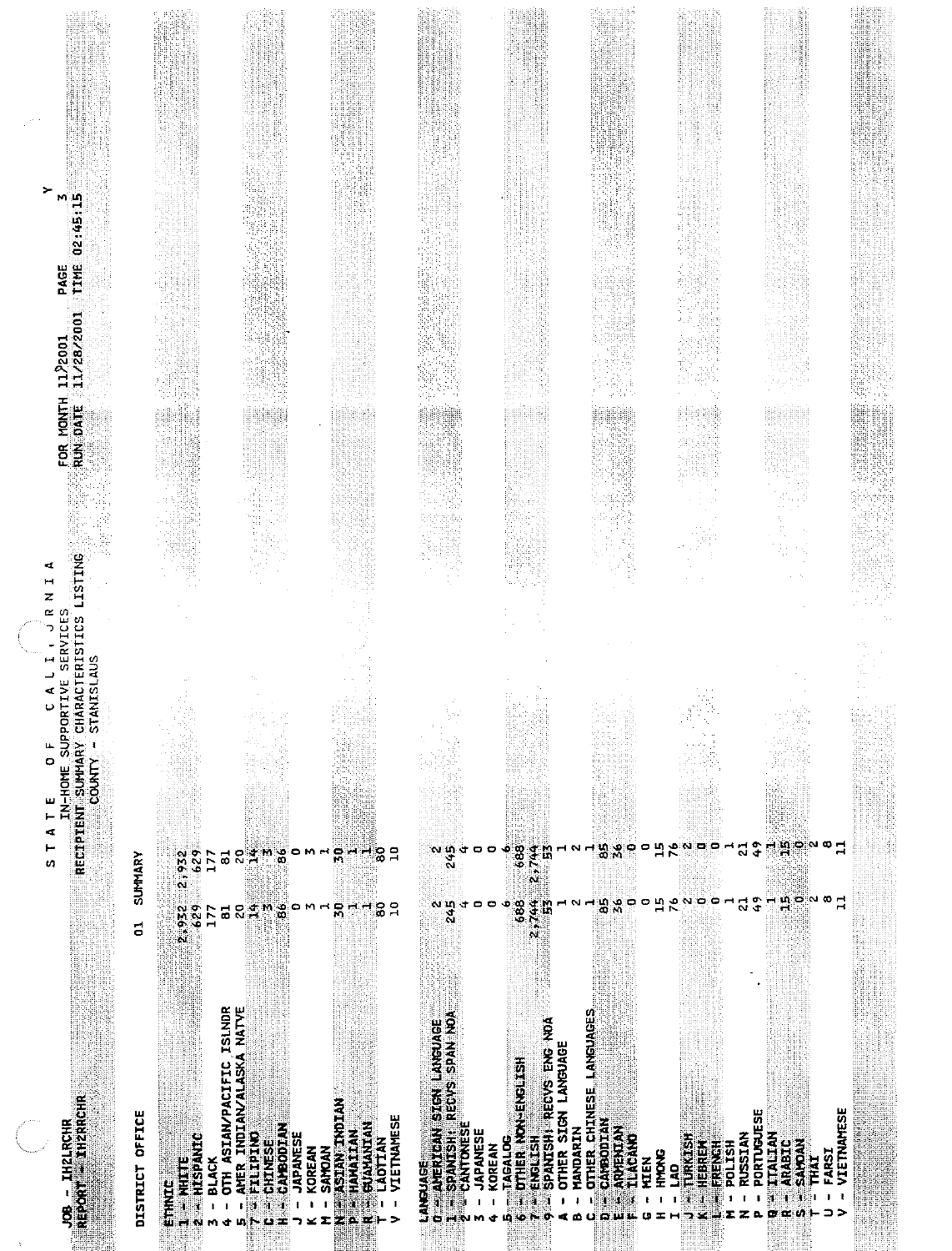| α<br>ま<br>$\overline{\mathbf{50}}$<br>$\ddot{z}$<br>္တင္ခဲ                      | <b>SAMT</b><br>CASE<br><b>AJTHO</b><br>HES | $\frac{2}{3}$<br>ŧ.<br>M          | 2724<br>÷                                                                                     | トナベラ                          |                                         | 172<br>27                            | î,                                                | $\begin{array}{c}\n5x \\ 7x\n\end{array}$ | ្គ<br>កំពុង<br>កំពុង                   |                          | Ş<br>5                                      |                         | 598<br>$\sigma \sim$ $\sigma \sim$ $\sim$ $\sigma \sim$ $\sim$ $\sigma$ | ¥,<br>- 0<br>$\sim$ $-$                                                                                                                                            | 00<br>- -                                             | ۰<br>52.0*<br>$\overline{\phantom{a}}$<br>5<br>0<br>m,<br>0 | 155<br>508<br>38                                      | R,<br>112<br>c<br>r n o<br>ာ                             | 马<br><b>SOFT</b>                      |                                                   | ņ,<br>°°.<br>54.87<br>79.09<br>164<br>$\frac{8}{2}$<br>$43$<br>$43$                                                                                  |                                  |
|---------------------------------------------------------------------------------|--------------------------------------------|-----------------------------------|-----------------------------------------------------------------------------------------------|-------------------------------|-----------------------------------------|--------------------------------------|---------------------------------------------------|-------------------------------------------|----------------------------------------|--------------------------|---------------------------------------------|-------------------------|-------------------------------------------------------------------------|--------------------------------------------------------------------------------------------------------------------------------------------------------------------|-------------------------------------------------------|-------------------------------------------------------------|-------------------------------------------------------|----------------------------------------------------------|---------------------------------------|---------------------------------------------------|------------------------------------------------------------------------------------------------------------------------------------------------------|----------------------------------|
| ٠b٠<br>THE:<br>T<br>PAGE<br>12/01/2001<br>11/30/2001                            | <b>SAMOUNT</b><br>MONTHS AVERAGE           | 89,785<br>Ì                       | ᡡ<br>386,43                                                                                   | 181, 372<br>91, 538<br>779    | $62,905$<br>30,257<br>703               | 258<br>9                             | 14,778<br>177,754<br>, 301                        | 65,384                                    | 33,567<br>160,536                      | 1,886<br>292             | 78,125<br>64,602                            | 258,795<br>137,595      | ,899<br>۰<br>¢                                                          | 28<br>,052<br>R,<br>812<br>×.                                                                                                                                      | 00<br>00                                              | 120,384<br>₽<br>5693                                        | 968<br>70,117<br>$\bullet$<br>,113<br>N<br>10,890     | 5,856<br>541<br>퍞<br>70,859<br>္မွ ေ                     | ASSESS<br><b>TOTAL</b><br>CASES       |                                                   | $\frac{15}{9}$<br>š,<br>197<br>.284<br>208<br>925<br>$\bullet$<br>m st                                                                               |                                  |
| DATE<br>$\cdots$<br>RUN DATE<br>CYCLE                                           | HOURS<br>Į<br>м<br>TOTAL<br>ö<br>$\sim$    | 3,956<br>1<br>H<br>Ţ.<br>o.<br>т. | 60,060<br>28,193<br><b>32</b>                                                                 | 14,228<br>یم ا<br>್ರಾ         | ÷×<br>小江<br>98                          | ۰                                    | 27,632<br>ัผ<br>0.588                             | 10,136<br>5,214                           | 24,941                                 |                          | 12,139<br>10,036                            |                         | 40,202<br>21,360<br>7,753<br>Sudenten                                   | $\sim$<br>m,<br>57<br>c                                                                                                                                            | 00                                                    | $\overline{a}$<br>m o                                       | 328,453<br>$\begin{array}{c} 13 \\ 20 \end{array}$    | စ ေ ေ<br>÷                                               | <b>AUTH</b><br>HDURS<br>S ASSESS<br>ž |                                                   | $\begin{smallmatrix} 0 & 0 \\ 0 & 0 \end{smallmatrix}$<br>$\mathbf{S}$<br>ဠ<br>۰<br>$\begin{smallmatrix} 0 & 0 \\ 0 & 0 \end{smallmatrix}$<br>ș<br>o |                                  |
| ⋖<br>REPORT<br>⊶<br>z<br>m,                                                     | <b>CASES</b><br>PAMT                       | 4,035<br>$\frac{2}{3}$            | $3,846$<br>$3,846$<br>$3,878$<br>$3,832$<br>$3,832$<br>$\sim$<br>$\ddot{t}$<br>$\overline{a}$ | $\mathbf{z}$                  | $\vec{a}$ is                            | м<br>싮<br>N                          | $\frac{5}{25}$<br>÷۹<br>566<br>ंग्ग<br>108<br>in, | 494                                       | 432<br>2,731<br>$M \ge 2$<br>$M \ge 2$ | ۰o<br>$\frac{2}{1}$      | ç,<br>$\mathbb{S}$                          | 35                      | 127823<br>1383348<br>13833<br>بن ب<br>さい                                | ۱Ť<br>۴.<br>ħ.<br>ж.<br>N.<br>U.<br>Φ                                                                                                                              | 00<br>∘<br>っ                                          | P<br>읝<br>o<br><b>OB4</b>                                   | .164<br>ថ្នា<br>¢<br>509<br>158                       | ,085<br>N O<br>⊶<br>Ù.<br>୍କ<br>O<br>$\vec{a}$           | CASE<br><b>AUTH</b>                   | - 1                                               | 000<br>$\ddot{\circ}$<br>°o.<br>$\mathbf{S}$                                                                                                         | ж<br>≹<br>ж<br>سر                |
| SERVICE<br>z<br><b>SUNIMARY</b><br>щ<br>SUMMARY<br><b>ORTIVE</b><br>a<br>⋟<br>ں | <b>AUTH/CASE</b><br>HRS<br><b>SAMOUNT</b>  | M<br>90,580<br>J.                 | $\frac{1}{2}$ $\sim$ $\pm$ $\sim$ $\sim$<br>389,879<br>183,325<br>92,289<br>63,406<br>630,406 |                               |                                         | L.<br>м<br>$\frac{1}{4}$             | 181,494<br>3124<br>븍                              | $67,084$<br>33,780                        | 162,697                                | 1,913                    | 65,586<br>79,242                            | 61,563<br>261           | のけひにゅっぽうほう<br>$-453$<br>52<br>$\blacksquare$<br>ò.<br>ক                 | $\sim$ m<br>844<br>æ<br>œ.<br>Ιñ,                                                                                                                                  | - -<br>$\circ$<br>0                                   | 8<br>೦<br>$\overline{\phantom{a}}$<br>354<br>۰<br>۰Ņ,       | மா உ<br>ω<br>∼<br>$.72,814$<br>$.141,945$             | r n o<br>پ<br>Ξ<br>460,074<br>ia<br>Pas                  | ing⊭<br><b>ASSESS</b><br>돞<br>ø       |                                                   | $\circ$<br>۰<br>$^{00}$<br><u>ိ</u><br>S<br>$\circ$ $\circ$ $\circ$<br>$\circ\circ\circ$                                                             | Þ.<br>o<br>p.<br>ш<br>œ          |
| SERVICE ASSESSMENT<br>ddns<br><b>COUNT</b><br>۳<br>D<br>IH-HOME<br>ATE<br>٣     | <b>AUTH</b>                                | I<br>14,078                       | 60.594<br>28,496                                                                              | 14,544<br>9,857               | 4,736                                   | ξ                                    | 2,355                                             | 10,402<br>28,213                          | 25,277<br>5,247                        | 297                      | 10,189<br>12,313                            | 40,633<br>21,804        | 7,758                                                                   | 5,978<br>ä.                                                                                                                                                        | ۰<br>۰                                                | 18,844<br>ç                                                 | 11,308<br>332,798                                     | ដ្ឋា<br>٥<br>71,511                                      | CASE<br><b>CADER</b>                  | 4                                                 | 0.00<br>0.00<br>0.DO                                                                                                                                 | q<br>k<br>Z<br>۳<br>Ą,<br>×<br>× |
| k<br>n                                                                          | NOVEMBER<br>ASSESSED<br>HOURS              | 14,791<br>6                       | 65,573<br>20,493<br>52                                                                        | 15,054<br>96<br>$\frac{6}{3}$ | 10,522<br>5,053<br>92                   | 5<br>0                               | 2,488<br>29,317<br>o                              | ş                                         | 11,0997<br>25,652<br>ដូន<br>66         | 301<br>м                 | 12,607<br><b>26,0Z</b><br>Ä                 | 41,135                  | 22,381<br>7,873<br><b>3225</b>                                          | 0.440<br>U.<br>ç,<br>c                                                                                                                                             | ۰<br>۰<br>۰<br>0                                      | 67,711<br>M D                                               | 13,056<br>۹<br>397,351<br>$\overline{100}$<br>ដ       | iu<br>M<br>ا په<br>ا<br>75,913<br>C.<br>c<br>Ş           | ႘                                     |                                                   | <b>0.00</b><br>0.00<br>i.oo<br>o<br>0 O<br>۰                                                                                                         |                                  |
|                                                                                 | <b>CASES TOTAL</b><br>a<br>X               | 4,078                             | 3,892                                                                                         | 4,031                         | $3,871$<br>$5,871$                      | м                                    | 267                                               | 1,682<br>507                              | 438<br>2,763                           | 127                      | 1,295                                       | 1,632<br>3,080<br>3,085 | 2, 217                                                                  | 2,806<br>Ļņ,                                                                                                                                                       | ۰<br>o                                                | °<br>ă                                                      | 460<br>4,208                                          | 4,128<br>Ņ<br>ူ                                          | HOURS<br>凸                            | 1111                                              | 79.09<br>164.99<br>54.87<br>197.28<br>65.43<br>94.43                                                                                                 |                                  |
| <b>COUNTY! STANTS LAUS</b><br>REPORT: RHOO41F<br>JOB: IHZLSASR<br>OFFICE 4LL    | <b>SERVICES AUTH</b>                       | <b>1 DOMESTIC SRVCS</b>           | <b>MEALS CLEAN UP</b><br><b>MEAL PREP</b><br>RELATED<br>N                                     | LAUNDRY                       | SHOPPING/ERRAND<br><b>FOOD SHOPPING</b> | HEAVY CLEANING<br>NON-MEDICAL<br>m đ | RESPIRATION                                       | <b>SOME</b> GBLADDER<br><b>FEEDING</b>    | BED BATHS<br>DRESSING                  | CARE<br><b>MENSTRUAL</b> | <b>TOVE TIVOUT BED</b><br><b>AMBULATION</b> | <b>BATHER READERS</b>   | PROSTHESIS CARE<br>RUBBING SKIN                                         | $\frac{1}{2}$ , $\frac{1}{2}$ , $\frac{1}{2}$ , $\frac{1}{2}$ , $\frac{1}{2}$ , $\frac{1}{2}$ , $\frac{1}{2}$<br><b>ACCHPAY HEDICAL</b><br><b>5</b> TRANSPORTATION | REMOVE ICE SNOW<br>REMOVE RUBBISH<br>YARD HAZARD<br>٠ | All PROTECT 語 SUPPORT<br><b>BalticAcHING DEMO</b>           | <b>9 PARAMEDICAL SRV</b><br>TOTAL CASES<br>A-E TOTALS | <b>TROWNSHOP</b><br><b>KON-ESSENTIAL</b><br><b>MEALS</b> | <b>CASE</b>                           | AVERAGES CASES ASSESS AUTH AUTH AUSSES ASESS AUTH | 3,284<br>4,208<br>925<br><b>TOTAL</b><br>$\frac{1}{2}$<br>ដ                                                                                          |                                  |

 $\propto$ 

 $\overline{\bigcirc}$ 

 $\mathbf{v} = \mathbf{v}$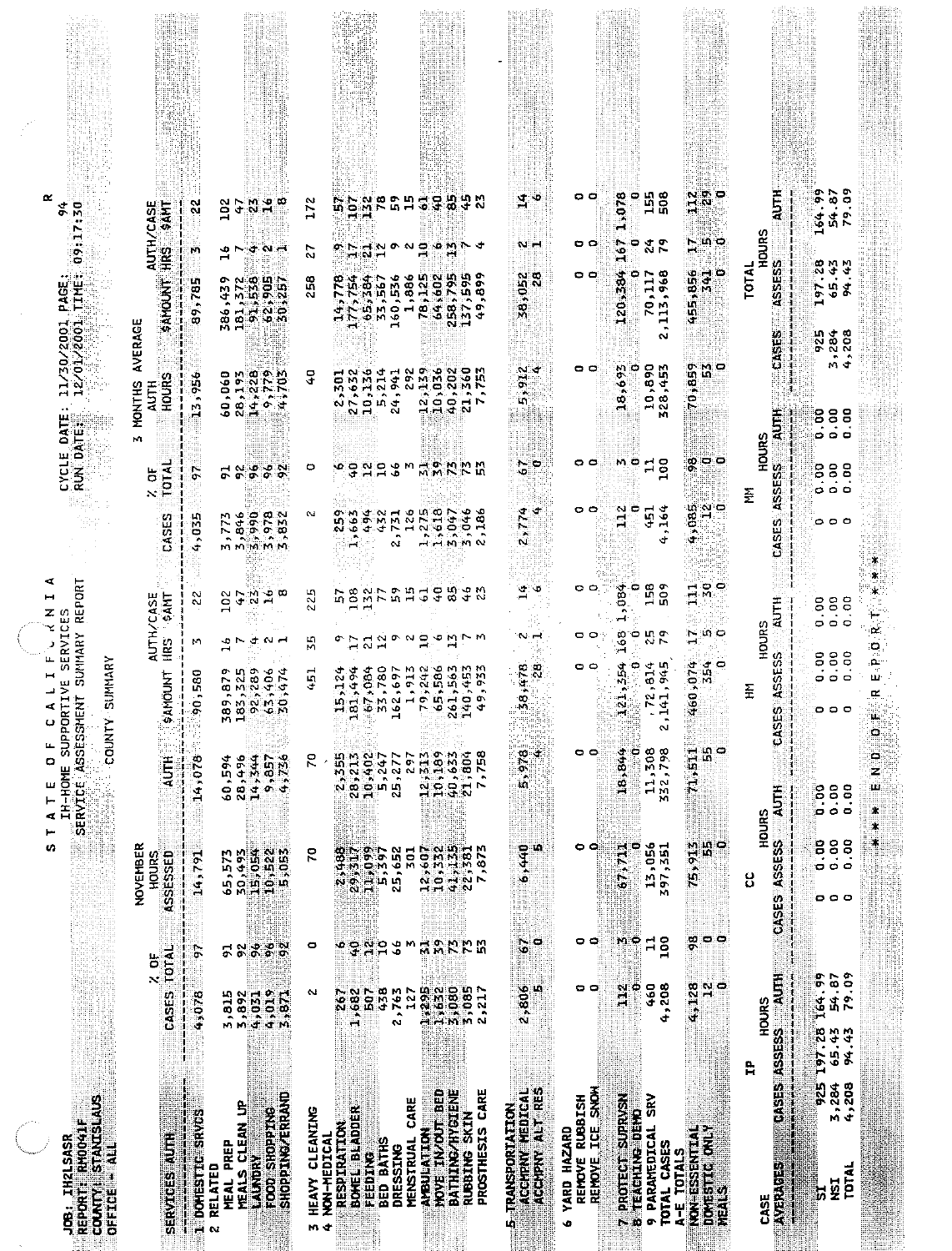

 $\frac{1}{2}$ 

 $\bigcap_{i=1}^n$